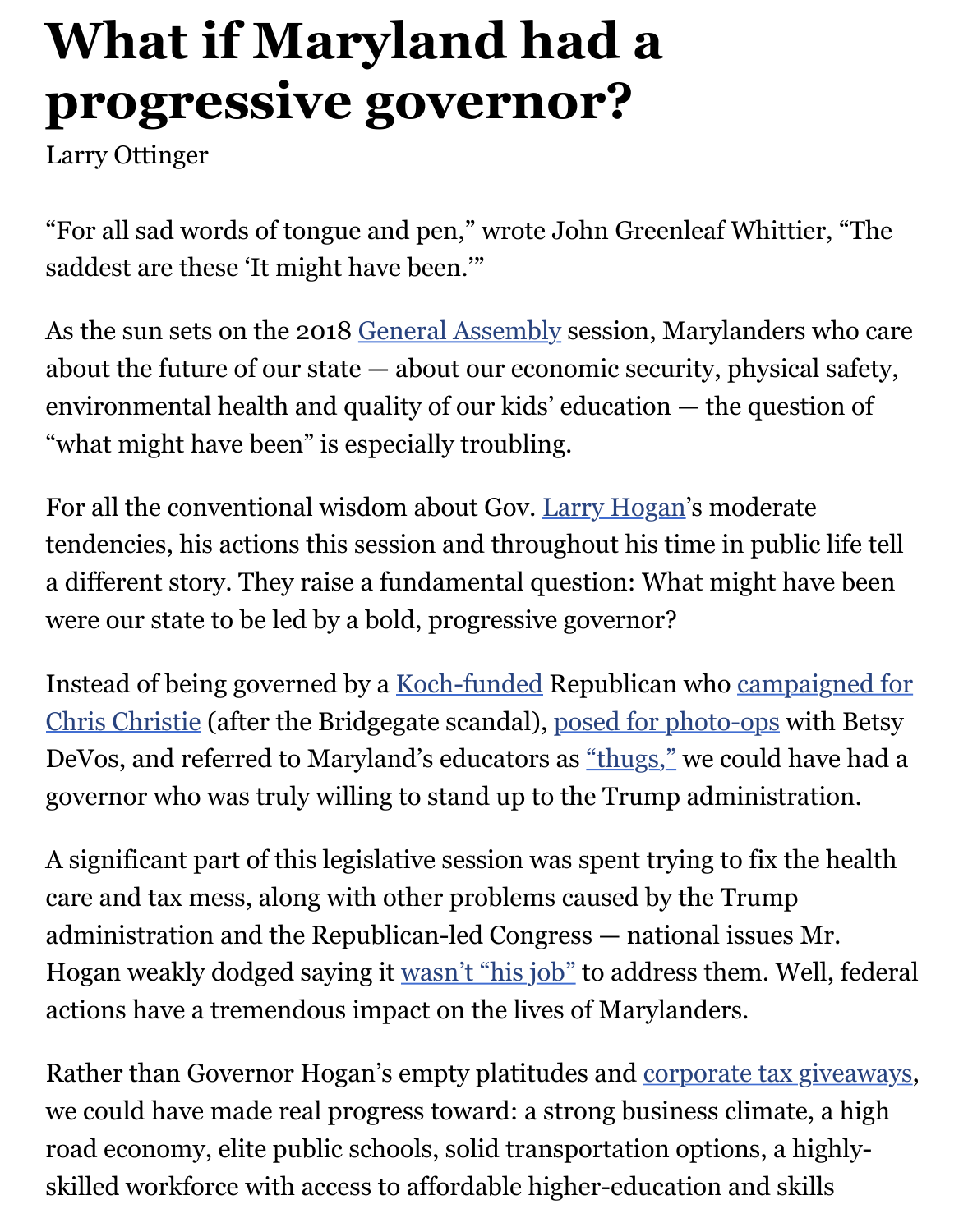Instead of debating whether to adequately fund  $M$ public schools, allowing Baltimore's school children to shiver in freez classrooms or watching the governor and General Assembly treat sch construction funding as a political football, we could have worked tog replace temporary learning trailers with state-of-the-art,  $21<sup>st</sup>$  century classrooms that would have been not only the envy of the nation, but world.

Furthermore, rather than pushing sham proposals that undermine the  $q$ of our schools and the pay of our educators  $-\underline{like}$  vouchers  $-$  we count had leadership doing the serious work to get our schools back to their perch as No. 1 in the nation.

In place of demagoguery and delay from a governor with an  $A$ -minus from the NRA, we could have gotten serious a[bout preventin](http://www.baltimoresun.com/news/maryland/education/k-12/bs-md-boost-vouchers-20171025-story.html)g the next [Mills shooting.](http://www.wbaltv.com/article/maryland-falls-to-6th-place-in-national-ranking-of-school-systems/15337744)

Instead of race-baiting and ignoring the real needs of Baltimore, we could have had leadership committed to supporting the important [work of the](http://www.baltimoresun.com/news/opinion/editorial/bs-ed-hogan-guns-20141021-story.html) Black Lives Matter movement, accepting **Syrian refugees**, and providing sanctuary from Trump administration anti-immigrant policies and rh Instead of refusing to sign protections for LGBTQ rights, we could ha governor who actually cared about [equal opportunity for all.](http://www.baltimoresun.com/news/opinion/editorial/bs-ed-hogan-crime-20151216-story.html)

Imagine if we had a leader in Governme[nt House who sco](http://www.baltimoresun.com/news/maryland/politics/bs-md-hogan-refugees-20151117-story.html)red better than ["needs im](http://governor.maryland.gov/2017/03/21/statement-from-governor-larry-hogan-on-house-bill-1362/)provement" on the League of Conservation Voters' report car governor [who didn't veto r](https://www.washingtonpost.com/local/md-politics/new-lgbt-protections-to-become-law-in-md-without-gov-hogans-signature/2015/05/24/1c11e57a-018a-11e5-833c-a2de05b6b2a4_story.html?utm_term=.30d992e96e00)enewable energy standards and cozy up to energy companies to build a fracked gas pipeline but instead stood with all of us in support of cleaner air, water and jobs?